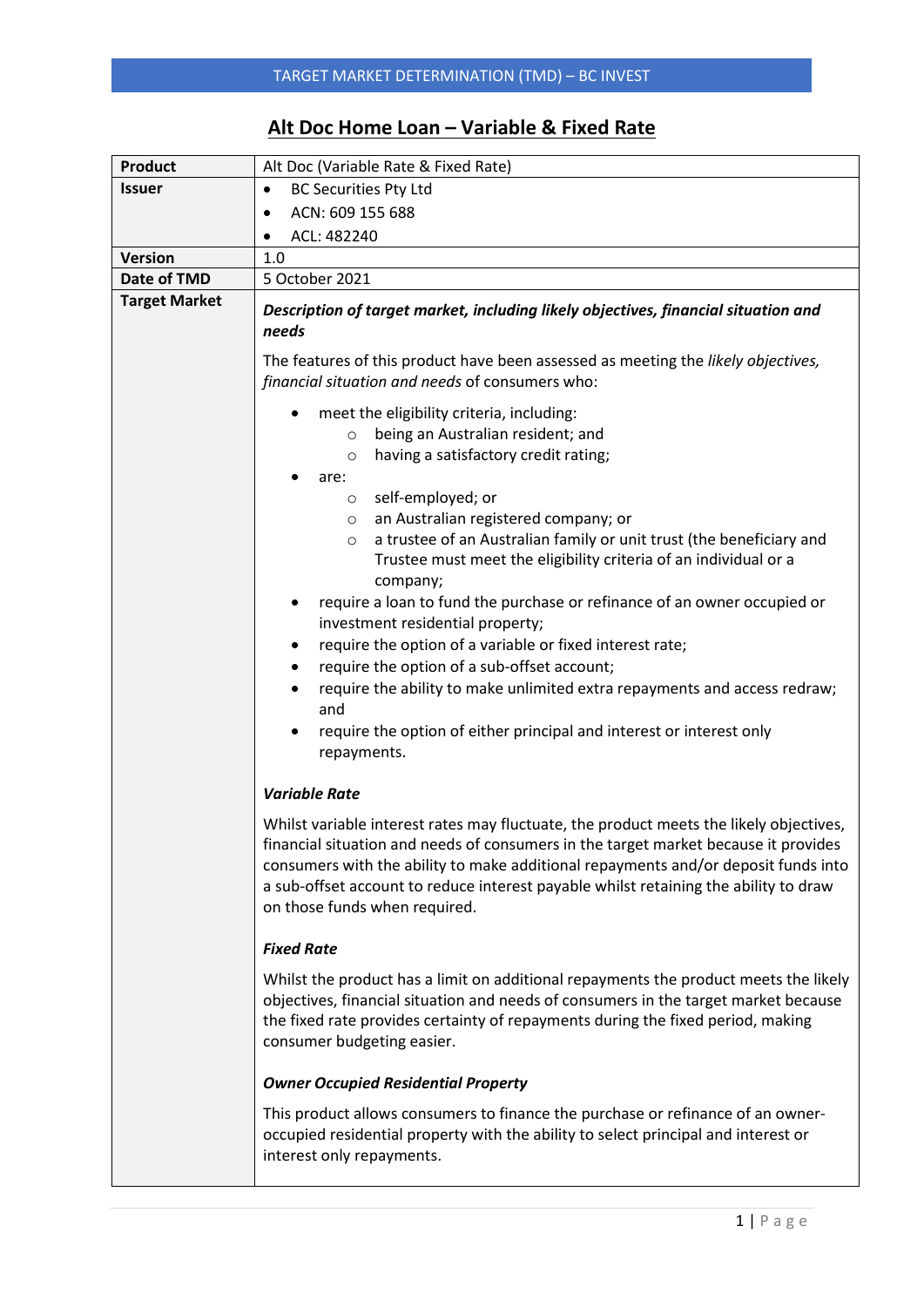r.

|                                          | <b>Investment Residential Property</b>                                                                                                                                                                                                                                                                                                                                                                                                                                                                                                                                                                                                                             |                                                                 |  |  |  |  |  |  |
|------------------------------------------|--------------------------------------------------------------------------------------------------------------------------------------------------------------------------------------------------------------------------------------------------------------------------------------------------------------------------------------------------------------------------------------------------------------------------------------------------------------------------------------------------------------------------------------------------------------------------------------------------------------------------------------------------------------------|-----------------------------------------------------------------|--|--|--|--|--|--|
|                                          | This product allows consumers to finance the purchase or refinance of an<br>investment property to earn rental income whilst providing consumers with the<br>ability to select principal and interest repayments in order to reduce the overall debt<br>and build equity or interest only for tax purposes.                                                                                                                                                                                                                                                                                                                                                        |                                                                 |  |  |  |  |  |  |
| <b>Product</b><br><b>Description</b>     | <b>Key Attributes</b>                                                                                                                                                                                                                                                                                                                                                                                                                                                                                                                                                                                                                                              |                                                                 |  |  |  |  |  |  |
|                                          | Maximum loan term                                                                                                                                                                                                                                                                                                                                                                                                                                                                                                                                                                                                                                                  | 30 years                                                        |  |  |  |  |  |  |
|                                          | Maximum LVR                                                                                                                                                                                                                                                                                                                                                                                                                                                                                                                                                                                                                                                        | 80%                                                             |  |  |  |  |  |  |
|                                          | Maximum loan amount                                                                                                                                                                                                                                                                                                                                                                                                                                                                                                                                                                                                                                                | \$1,750,000                                                     |  |  |  |  |  |  |
|                                          | Repayment type                                                                                                                                                                                                                                                                                                                                                                                                                                                                                                                                                                                                                                                     | Principal & Interest<br>$\bullet$<br>Interest Only<br>$\bullet$ |  |  |  |  |  |  |
|                                          | Fixed rate options                                                                                                                                                                                                                                                                                                                                                                                                                                                                                                                                                                                                                                                 | $1 - 5$ years                                                   |  |  |  |  |  |  |
|                                          | Interest Only premium                                                                                                                                                                                                                                                                                                                                                                                                                                                                                                                                                                                                                                              | Yes                                                             |  |  |  |  |  |  |
|                                          | Maximum IO period                                                                                                                                                                                                                                                                                                                                                                                                                                                                                                                                                                                                                                                  | 5 years                                                         |  |  |  |  |  |  |
|                                          | Fixed rate premium                                                                                                                                                                                                                                                                                                                                                                                                                                                                                                                                                                                                                                                 | Yes (varies by years)                                           |  |  |  |  |  |  |
|                                          | Jumbo loan (>\$1M) premium                                                                                                                                                                                                                                                                                                                                                                                                                                                                                                                                                                                                                                         | Yes                                                             |  |  |  |  |  |  |
|                                          | Investor premium                                                                                                                                                                                                                                                                                                                                                                                                                                                                                                                                                                                                                                                   | Yes                                                             |  |  |  |  |  |  |
|                                          | Sub-offset account                                                                                                                                                                                                                                                                                                                                                                                                                                                                                                                                                                                                                                                 | Yes                                                             |  |  |  |  |  |  |
|                                          | Sub-offset account premium                                                                                                                                                                                                                                                                                                                                                                                                                                                                                                                                                                                                                                         | No                                                              |  |  |  |  |  |  |
|                                          | Redraw                                                                                                                                                                                                                                                                                                                                                                                                                                                                                                                                                                                                                                                             | Yes, within facility limit                                      |  |  |  |  |  |  |
|                                          | Security location                                                                                                                                                                                                                                                                                                                                                                                                                                                                                                                                                                                                                                                  | Metro & non-metro considered                                    |  |  |  |  |  |  |
|                                          | Security                                                                                                                                                                                                                                                                                                                                                                                                                                                                                                                                                                                                                                                           | 1st registered real property mortgage                           |  |  |  |  |  |  |
|                                          | Settlement fee                                                                                                                                                                                                                                                                                                                                                                                                                                                                                                                                                                                                                                                     | Payable                                                         |  |  |  |  |  |  |
|                                          | Legal fee                                                                                                                                                                                                                                                                                                                                                                                                                                                                                                                                                                                                                                                          | Payable                                                         |  |  |  |  |  |  |
|                                          | Annual package fee                                                                                                                                                                                                                                                                                                                                                                                                                                                                                                                                                                                                                                                 | Payable                                                         |  |  |  |  |  |  |
|                                          | Discharge fee                                                                                                                                                                                                                                                                                                                                                                                                                                                                                                                                                                                                                                                      | Payable                                                         |  |  |  |  |  |  |
|                                          | <b>Lender Protection Fee</b>                                                                                                                                                                                                                                                                                                                                                                                                                                                                                                                                                                                                                                       | Payable if LVR 70% - 80%                                        |  |  |  |  |  |  |
|                                          |                                                                                                                                                                                                                                                                                                                                                                                                                                                                                                                                                                                                                                                                    |                                                                 |  |  |  |  |  |  |
|                                          | Classes of consumers for whom the product may not be suitable                                                                                                                                                                                                                                                                                                                                                                                                                                                                                                                                                                                                      |                                                                 |  |  |  |  |  |  |
|                                          | This product may not be suitable for consumers who                                                                                                                                                                                                                                                                                                                                                                                                                                                                                                                                                                                                                 |                                                                 |  |  |  |  |  |  |
|                                          |                                                                                                                                                                                                                                                                                                                                                                                                                                                                                                                                                                                                                                                                    | do not meet the issuer's eligibility criteria;                  |  |  |  |  |  |  |
|                                          | are Australian non-resident and/or Expat customers; and                                                                                                                                                                                                                                                                                                                                                                                                                                                                                                                                                                                                            |                                                                 |  |  |  |  |  |  |
| <b>Distribution</b><br><b>Conditions</b> | are not self-employed.<br>٠                                                                                                                                                                                                                                                                                                                                                                                                                                                                                                                                                                                                                                        |                                                                 |  |  |  |  |  |  |
|                                          | The following distribution channels and conditions have been assessed as being<br>appropriate to direct the distribution of the product to the target market:<br>Mortgage Managers - must be authorised to distribute this product under a<br>Mortgage Origination and Management Agreement<br>Mortgage brokers (subject to BID) - must be accredited by BC Invest to<br>$\bullet$<br>distribute this product<br>The distribution channels and conditions are appropriate because our distributors<br>are:<br>subject to a higher duty under BID (mortgage brokers) to ensure that the<br>$\bullet$<br>product is in the best interests of the particular consumer |                                                                 |  |  |  |  |  |  |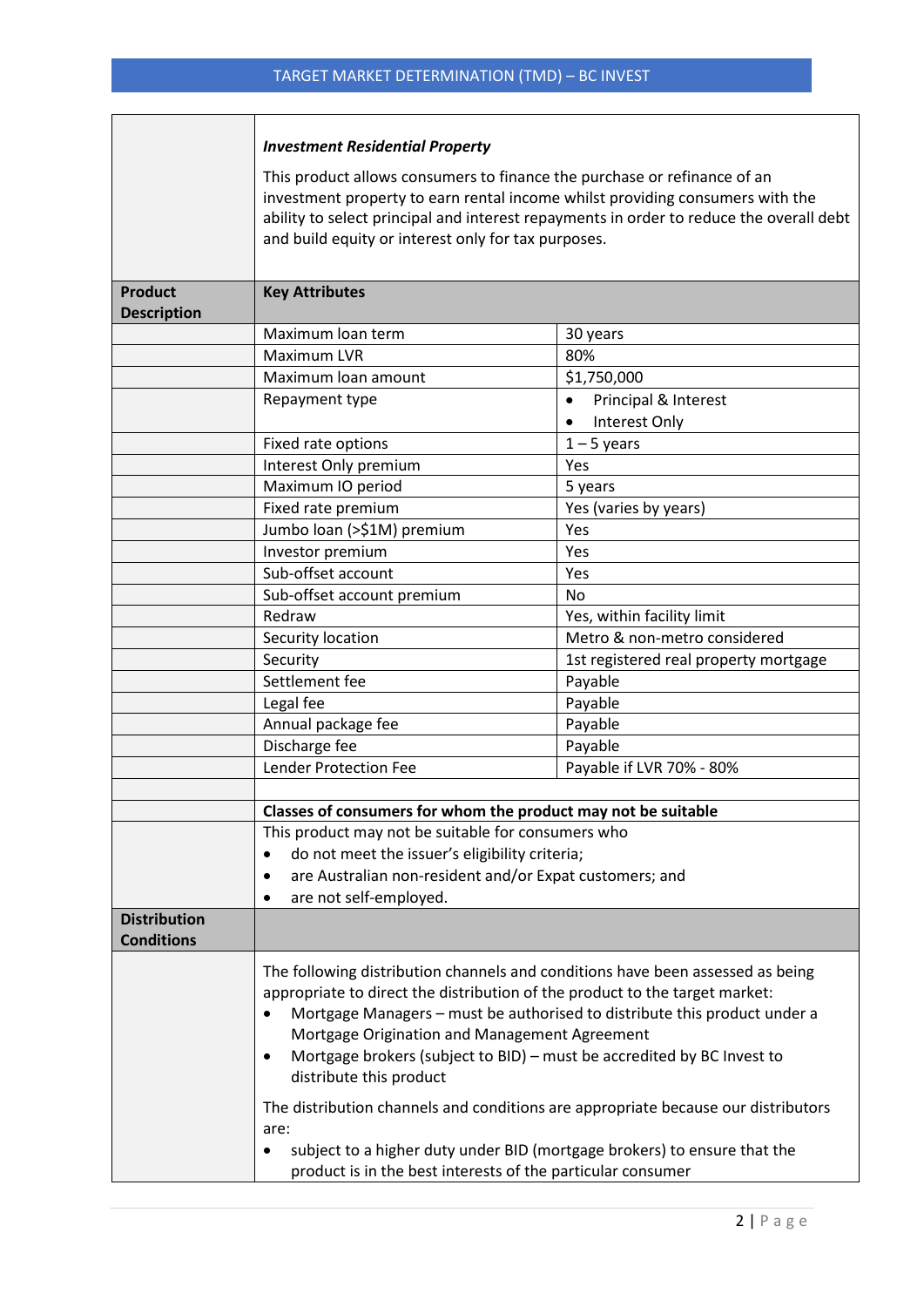## TARGET MARKET DETERMINATION (TMD) – BC INVEST

|                                                                                      | provided with detailed product specifications to enable assessment of customer<br>$\bullet$<br>suitability and eligibility;                                                                                                                                                                                                                                                                                                                                                                           |                                                                                                                            |                                                                      |                                                                                               |  |  |
|--------------------------------------------------------------------------------------|-------------------------------------------------------------------------------------------------------------------------------------------------------------------------------------------------------------------------------------------------------------------------------------------------------------------------------------------------------------------------------------------------------------------------------------------------------------------------------------------------------|----------------------------------------------------------------------------------------------------------------------------|----------------------------------------------------------------------|-----------------------------------------------------------------------------------------------|--|--|
|                                                                                      | trained on the BC Credit Policy to support the introduction of customers and<br>$\bullet$<br>loan proposals that are consistent with this TMD and within our Credit Policy<br>eligibility criteria;                                                                                                                                                                                                                                                                                                   |                                                                                                                            |                                                                      |                                                                                               |  |  |
|                                                                                      | applications submitted by the Distribution partners include a Cover Sheet, Credit<br>$\bullet$<br>Notes and recommendation for consideration by the BC Invest Credit Officer;<br>each application is assessed to ensure the application and customers eligibility<br>٠<br>and situation is appropriate for the loan applied for and consistent with this<br>TMD; and<br>loan applications are not accepted from distribution channels that are not<br>$\bullet$<br>formally authorised by the issuer. |                                                                                                                            |                                                                      |                                                                                               |  |  |
| <b>Review Triggers</b>                                                               |                                                                                                                                                                                                                                                                                                                                                                                                                                                                                                       |                                                                                                                            |                                                                      |                                                                                               |  |  |
|                                                                                      | The following review triggers would reasonably suggest that the TMD may no longer<br>be appropriate:<br>A significant dealing of the product to consumers outside the target market<br>$\bullet$                                                                                                                                                                                                                                                                                                      |                                                                                                                            |                                                                      |                                                                                               |  |  |
|                                                                                      | occurs;<br>A consistent and regular number of complaints are received from consumers in<br>$\bullet$<br>relation to the product;                                                                                                                                                                                                                                                                                                                                                                      |                                                                                                                            |                                                                      |                                                                                               |  |  |
|                                                                                      | Material changes are made to the product specification, including features, fees<br>$\bullet$<br>and BC Credit Policy will trigger a review of the product TMD;<br>There are high rates of refinance from BC Invest for this product;<br>٠                                                                                                                                                                                                                                                            |                                                                                                                            |                                                                      |                                                                                               |  |  |
|                                                                                      | There are high default rates; and<br>٠<br>There are material regulatory changes or updated regulator guidance that may<br>٠<br>affect the TMD.                                                                                                                                                                                                                                                                                                                                                        |                                                                                                                            |                                                                      |                                                                                               |  |  |
| <b>Review Periods</b>                                                                |                                                                                                                                                                                                                                                                                                                                                                                                                                                                                                       |                                                                                                                            |                                                                      |                                                                                               |  |  |
|                                                                                      | <b>First Review</b>                                                                                                                                                                                                                                                                                                                                                                                                                                                                                   |                                                                                                                            | September 2022                                                       |                                                                                               |  |  |
|                                                                                      | Periodic Review                                                                                                                                                                                                                                                                                                                                                                                                                                                                                       |                                                                                                                            | Annually (end of March each year)                                    |                                                                                               |  |  |
|                                                                                      | <b>Trigger Review</b>                                                                                                                                                                                                                                                                                                                                                                                                                                                                                 |                                                                                                                            | Within 10 business days of the<br>identification of a trigger event. |                                                                                               |  |  |
| <b>Distribution</b><br><b>Information</b><br><b>Reporting</b><br><b>Requirements</b> | The following information must be provided to us by distributors who engage in<br>retail product distribution conduct in relation to this product:                                                                                                                                                                                                                                                                                                                                                    |                                                                                                                            |                                                                      |                                                                                               |  |  |
|                                                                                      | <b>Type of Information</b>                                                                                                                                                                                                                                                                                                                                                                                                                                                                            | <b>Description</b>                                                                                                         |                                                                      | <b>Reporting Period</b>                                                                       |  |  |
|                                                                                      | Specific complaints                                                                                                                                                                                                                                                                                                                                                                                                                                                                                   | Details of the complaint,<br>including name and<br>contact details of<br>complainant and<br>substance of the<br>complaint. |                                                                      | As soon as practicable and<br>within 10 business days of<br>receipt of complaint.             |  |  |
|                                                                                      | <b>General information</b><br>about complaints                                                                                                                                                                                                                                                                                                                                                                                                                                                        | Number complaints                                                                                                          |                                                                      | Every 6 months (end<br>September & March)                                                     |  |  |
|                                                                                      | Significant dealing(s)<br>where the distributor<br>believes that a significant<br>number of customers<br>outside the target market<br>are obtaining this product                                                                                                                                                                                                                                                                                                                                      | Date or date range of the<br>significant dealing(s) and<br>description of the<br>significant dealing                       |                                                                      | As soon as practicable,<br>and in any case within 10<br>business days after<br>becoming aware |  |  |